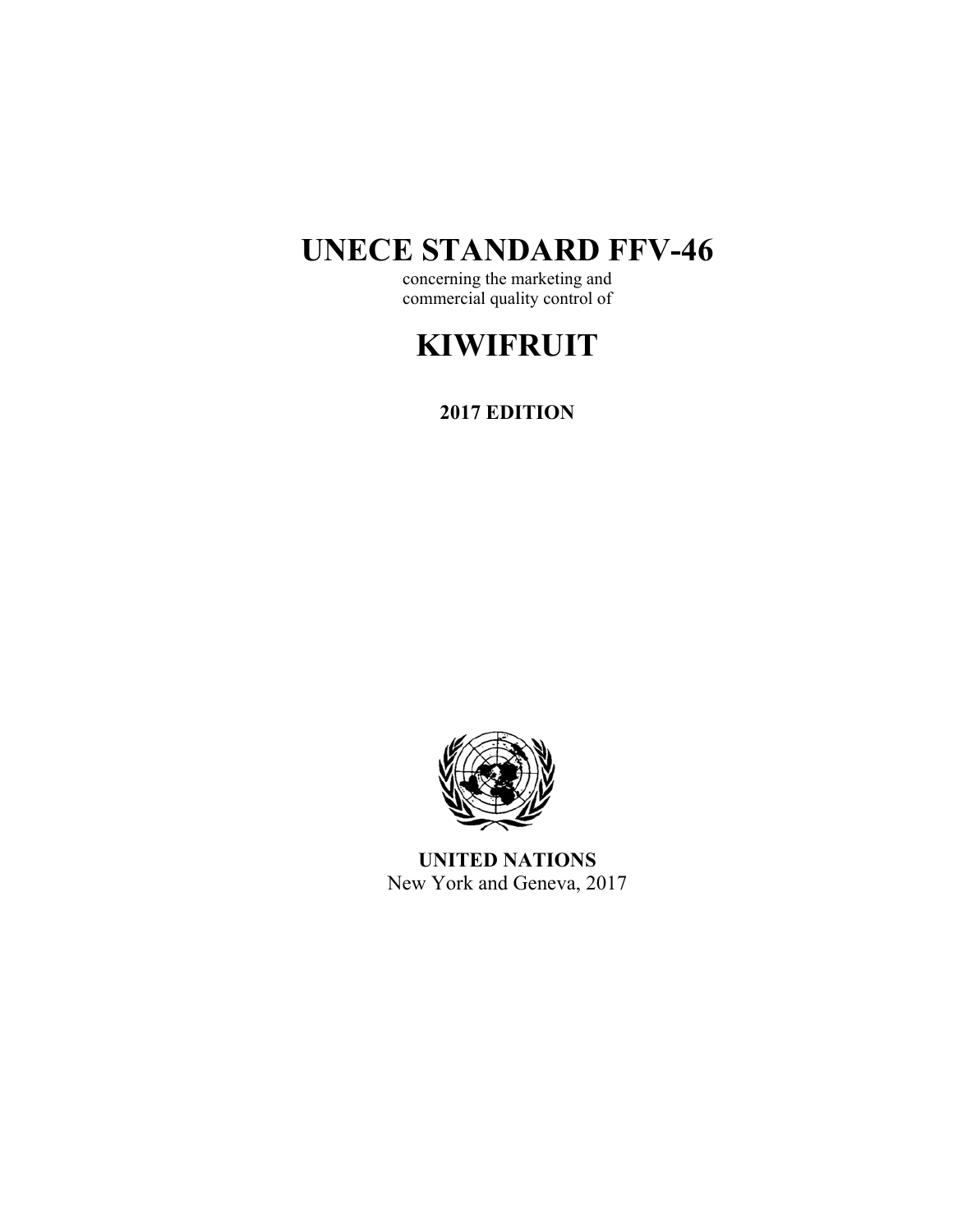#### **NOTE**

#### **Working Party on Agricultural Quality Standards**

The commercial quality standards developed by the Working Party on Agricultural Quality Standards of the United Nations Economic Commission for Europe (UNECE) help facilitate international trade, encourage highquality production, improve profitability and protect consumer interests. UNECE standards are used by governments, producers, traders, importers and exporters, and other international organizations. They cover a wide range of agricultural products, including fresh fruit and vegetables, dry and dried produce, seed potatoes, meat, cut flowers, eggs and egg products.

Any member of the United Nations can participate, on an equal footing, in the activities of the Working Party. For more information on agricultural standards, please visit our website <www.unece.org/trade/agr>.

The present Standard for Kiwifruit is based on document ECE/CTCS/WP.7/2017/18, reviewed and adopted by the Working Party at its seventy-third session.

Aligned with the Standard Layout (2017)

The designations employed and the presentation of the material in this publication do not imply the expression of any opinion whatsoever on the part of the United Nations Secretariat concerning the legal status of any country, territory, city or area or of its authorities, or concerning the delimitation of its frontiers or boundaries. Mention of company names or commercial products does not imply endorsement by the United Nations.

All material may be freely quoted or reprinted, but acknowledgement is requested.

Please contact the following address with any comments or enquiries:

Agricultural Standards Unit Economic Cooperation and Trade Division United Nations Economic Commission for Europe Palais des Nations CH-1211 Geneva 10, Switzerland E-mail: agristandards@unece.org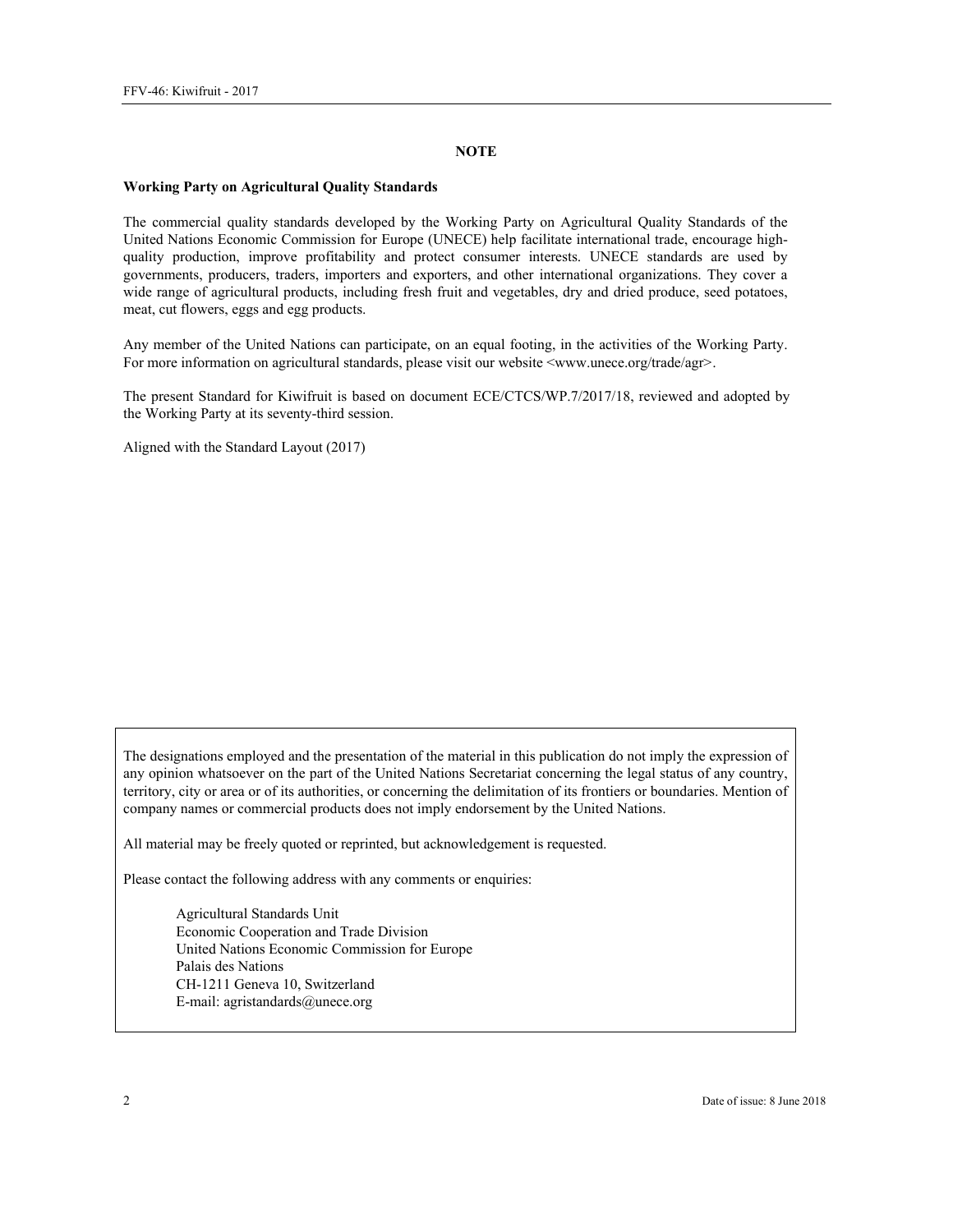# **UNECE Standard FFV-46 concerning the marketing and commercial quality control of Kiwifruit**

# **I. Definition of produce**

This standard applies to kiwifruit (also known as actinidia or kiwi) of varieties (cultivars) grown from *Actinidia chinensis* Planch. and *Actinidia deliciosa* (A. Chev.) C.F. Liang and A.R. Ferguson to be supplied fresh to the consumer, kiwifruit for industrial processing being excluded.

# **II. Provisions concerning quality**

The purpose of the standard is to define the quality requirements for kiwifruit after preparation and packaging.

However, if applied at stages following export, products may show in relation to the requirements of the standard:

- a slight lack of freshness and turgidity
- for products graded in classes other than the "Extra" Class, a slight deterioration due to their development and their tendency to perish.

The holder/seller of products may not display such products or offer them for sale, or deliver or market them in any manner other than in conformity with this standard. The holder/seller shall be responsible for observing such conformity

#### **A. Minimum requirements**

In all classes, subject to the special provisions for each class and the tolerances allowed, the kiwifruit must be:

- intact (but free of peduncle)
- sound; produce affected by rotting or deterioration such as to make it unfit for consumption is excluded
- clean, practically free of any visible foreign matter
- practically free from pests
- free from damage caused by pests affecting the flesh
- adequately firm; not soft, shrivelled or water-soaked
- well formed, double/multiple fruit being excluded
- free of abnormal external moisture
- free of any foreign smell and/or taste.

The development and condition of the kiwifruit must be such as to enable it:

• to withstand transportation and handling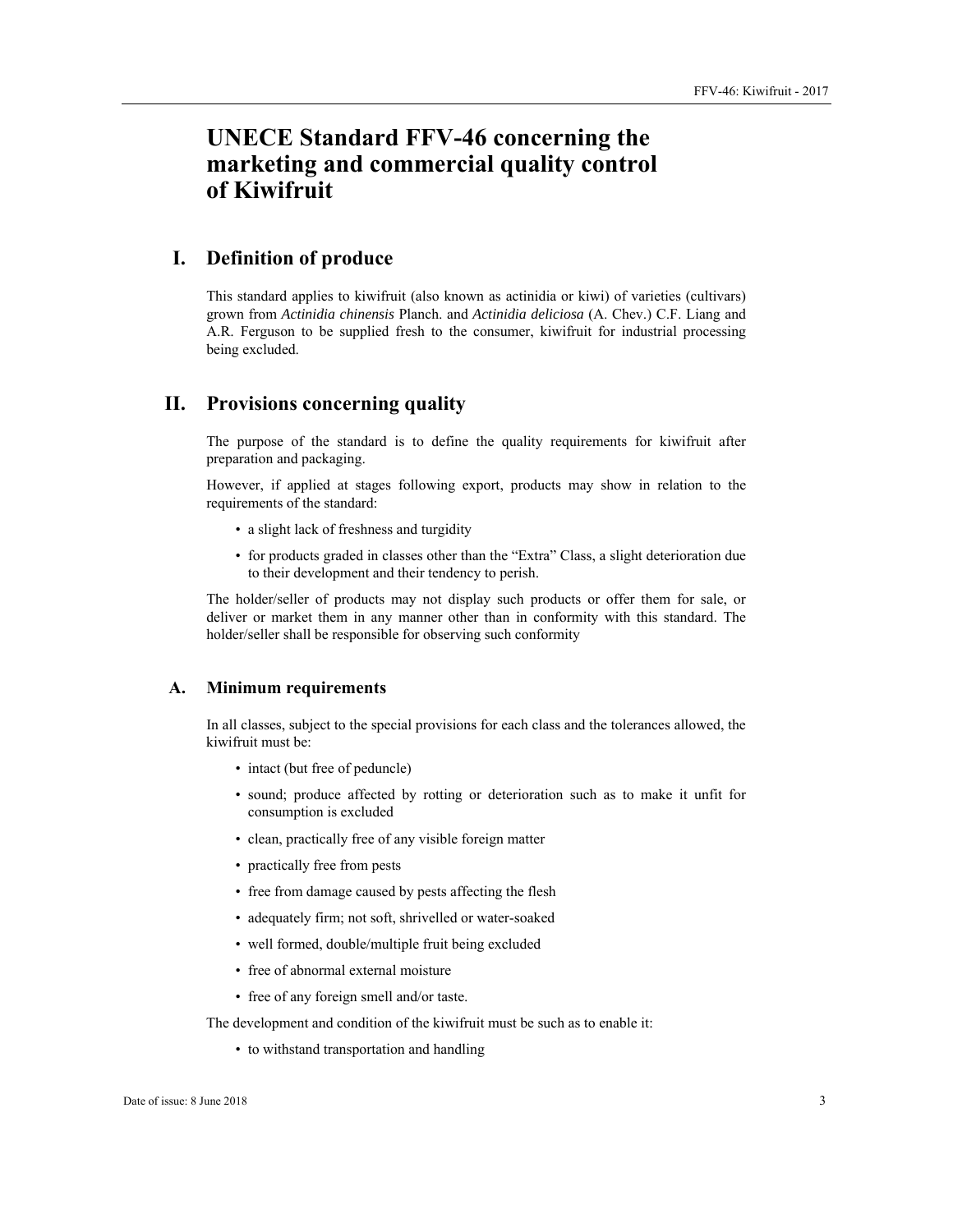• to arrive in satisfactory condition at the place of destination.

#### **B. Maturity requirements**

The development and state of maturity of the kiwifruit must be such as to enable them to continue their ripening process and to reach a satisfactory degree of ripeness.

In order to satisfy this requirement, the fruit at packing must have attained a degree of ripeness of at least 6.2° Brix or an average dry matter content of 15%, which should lead to 9.5° Brix when entering the distribution chain.

#### **C. Classification**

Kiwifruit is classified in three classes, as defined below:

#### **(i) "Extra" Class**

Kiwifruit in this class must be of superior quality. It must be characteristic of the variety.

The fruit must be firm and the flesh must be perfectly sound.

It must be free from defects, with the exception of very slight superficial defects, provided these do not affect the general appearance of the produce, the quality, the keeping quality and presentation in the package.

The ratio of the minimum/maximum diameter of the fruit measured at the equatorial section must be 0.8 or greater.

#### **(ii) Class I**

Kiwifruit in this class must be of good quality. It must be characteristic of the variety.

The fruit must be firm and the flesh must be perfectly sound.

The following slight defects, however, may be allowed, provided these do not affect the general appearance of the produce, the quality, the keeping quality and presentation in the package:

- a slight defect in shape (but free of swelling or malformations)
- slight defects in colouring
- $\cdot$  slight skin defects, provided the total area affected does not exceed 1 cm<sup>2</sup>
- small "Hayward mark" like longitudinal lines and without protuberance.

The ratio of the minimum/maximum diameter of the fruit measured at the equatorial section must be 0.7 or greater.

#### **(iii) Class II**

This class includes kiwifruit that does not qualify for inclusion in the higher classes but satisfies the minimum requirements specified above.

The fruit must be reasonably firm and the flesh should not show any serious defects.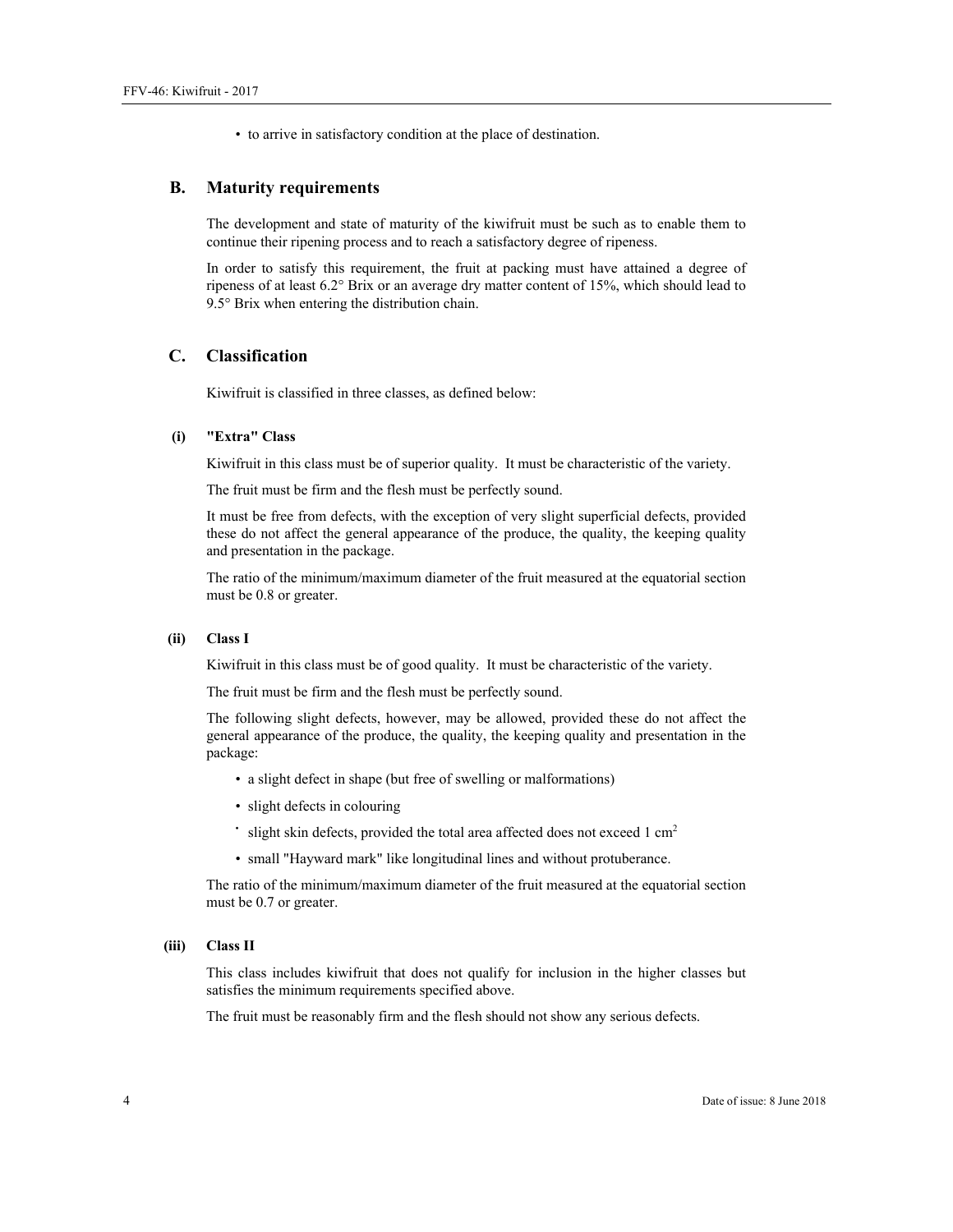The following defects may be allowed, provided the kiwifruit retains its essential characteristics as regards the quality, the keeping quality and presentation:

- defects in shape
- defects in colouring
- skin defects such as small healed cuts or scarred/grazed tissue, provided that the total area affected does not exceed 2 cm<sup>2</sup>
- several more pronounced "Hayward marks" with a slight protuberance
- slight bruising.

# **III. Provisions concerning sizing**

Size is determined by the weight of the fruit.

The minimum weight for "Extra" Class is 90 g, for Class I is 70 g and for Class II is 65 g.

To ensure uniformity in size, the range in size between produce in the same package shall not exceed:

- 10 g for fruit of weight up to 85 g
- 15 g for fruit weighing between 85 g and 120 g
- 20 g for fruit weighing between 120 g and 150 g
- 40 g for fruit weighing 150 g or more.

# **IV. Provisions concerning tolerances**

At all marketing stages, tolerances in respect of quality and size shall be allowed in each lot for produce not satisfying the requirements of the class indicated.

#### **A. Quality tolerances**

#### **(i) "Extra" Class**

A total tolerance of 5 per cent, by number or weight, of kiwifruit not satisfying the requirements of the class but meeting those of Class I is allowed. Within this tolerance not more than 0.5 per cent in total may consist of produce satisfying the requirements of Class II quality.

#### **(ii) Class I**

A total tolerance of 10 per cent, by number or weight, of kiwifruit not satisfying the requirements of the class but meeting those of Class II is allowed. Within this tolerance not more than 1 per cent in total may consist of produce satisfying neither the requirements of Class II quality nor the minimum requirements, or of produce affected by decay.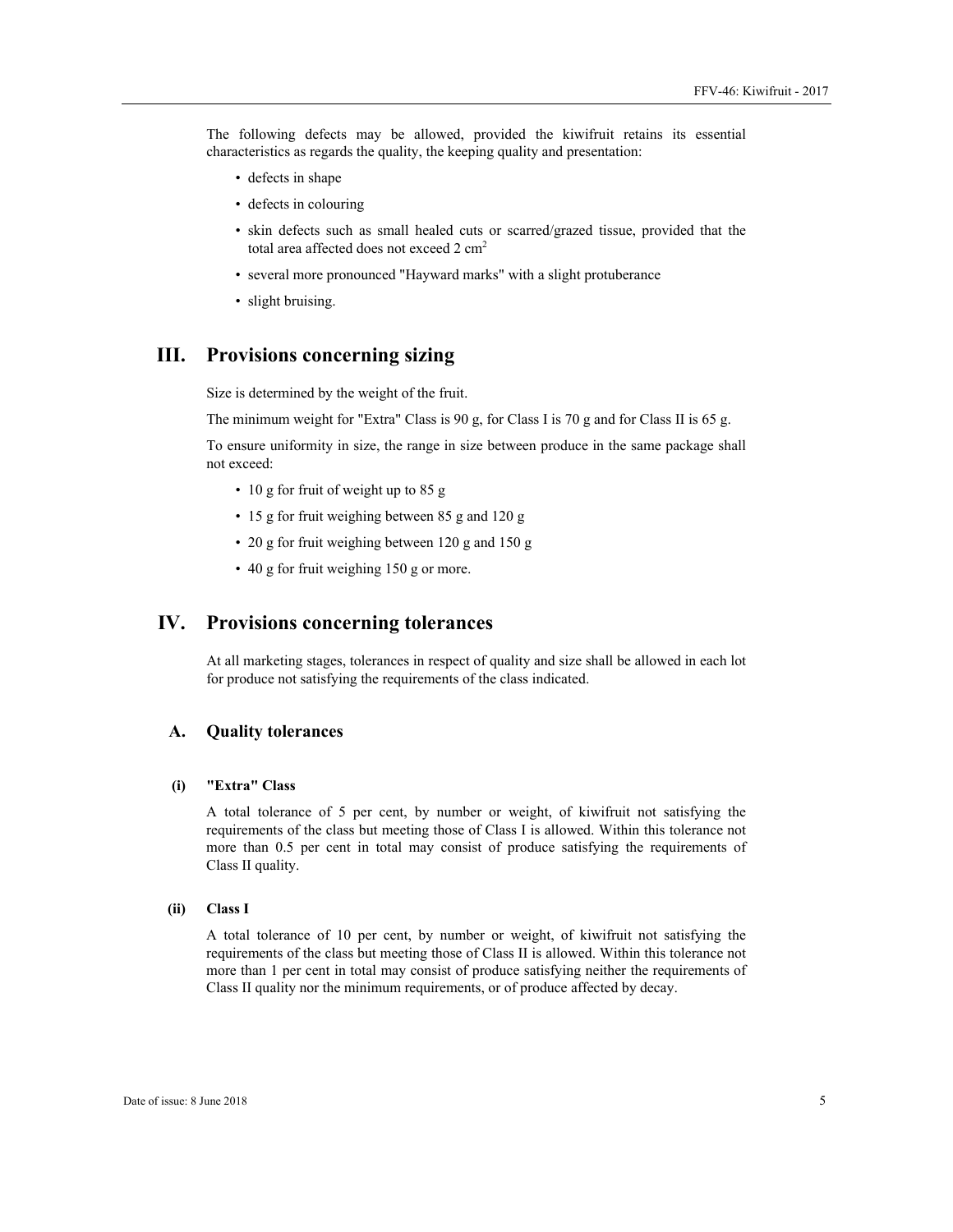#### **(iii) Class II**

A total tolerance of 10 per cent, by number or weight, of kiwifruit satisfying neither the requirements of the class nor the minimum requirements is allowed. Within this tolerance not more than 2 per cent in total may consist of produce affected by decay.

### **B. Size tolerances**

For all classes: a total tolerance of 10 per cent, by number or weight, of kiwifruit not satisfying the requirements as regards sizing is allowed.

However, the kiwifruit must not weigh less than 85 g in "Extra" Class, 67 g in Class I and, 62 g in Class II.

# **V. Provisions concerning presentation**

#### **A. Uniformity**

The contents of each package must be uniform and contain only kiwifruit of the same origin, variety, quality and size.

The visible part of the contents of the package must be representative of the entire contents.

#### **B. Packaging**

The kiwifruit must be packed in such a way as to protect the produce properly.

The materials used inside the package must be clean and of a quality such as to avoid causing any external or internal damage to the produce. The use of materials, particularly of paper or stamps bearing trade specifications, is allowed, provided the printing or labelling has been done with non-toxic ink or glue.

Stickers individually affixed to the produce shall be such that, when removed, they neither leave visible traces of glue nor lead to skin defects. Information lasered on single fruit should not lead to flesh or skin defects.

Packages must be free of all foreign matter.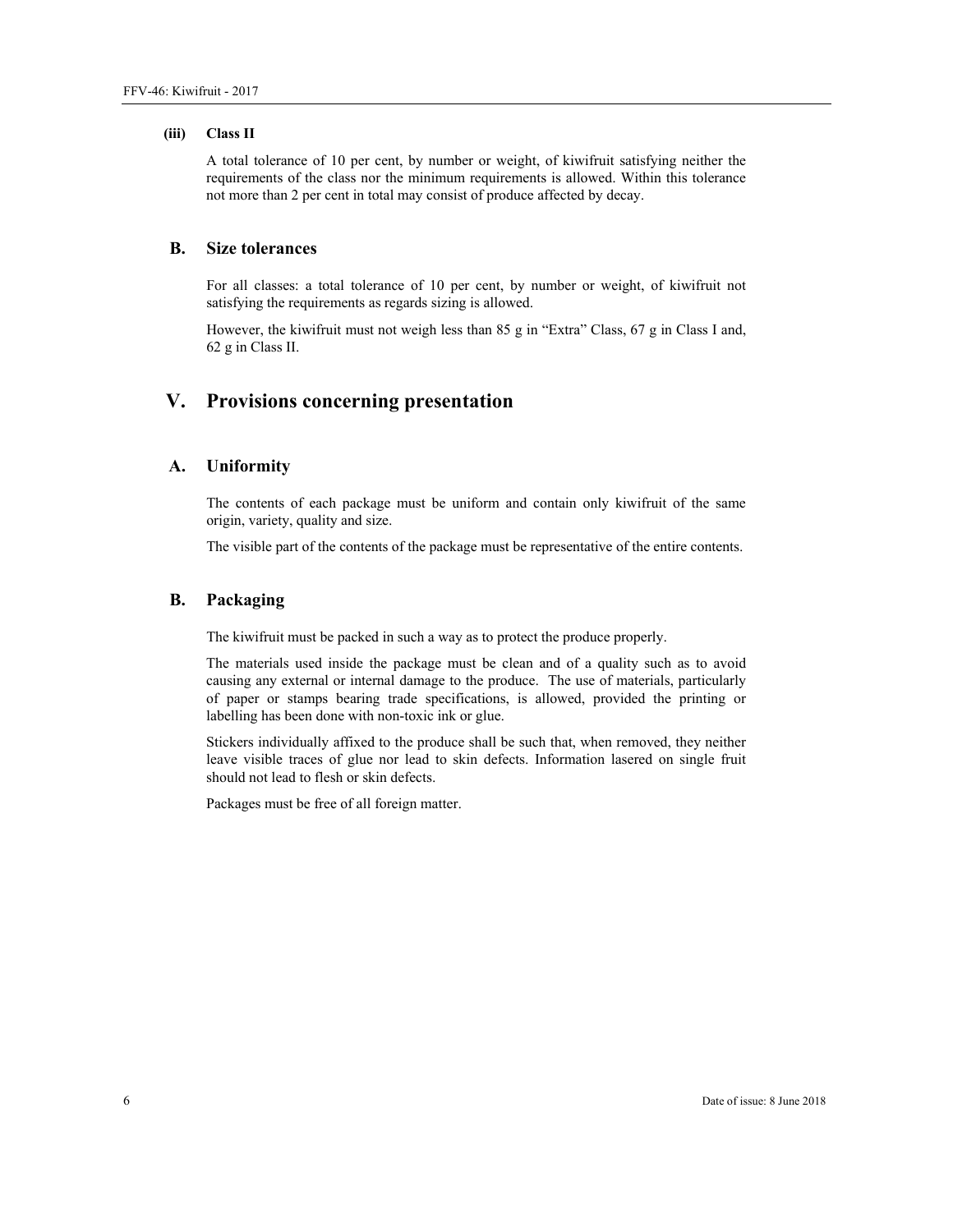# **VI. Provisions concerning marking**

Each package<sup>1</sup> must bear the following particulars, in letters grouped on the same side, legibly and indelibly marked, and visible from the outside:

## **A. Identification**

Packer and/or dispatcher/exporter:

Name and physical address (e.g. street/city/region/postal code and, if different from the country of origin, the country) or a code mark officially recognized by the national authority<sup>2</sup> if the country applying such a system is listed in the UNECE database.

#### **B. Nature of produce**

- "Kiwifruit" and/or "Actinidia" if the contents are not visible from the outside
- Name of the variety (optional)
- Flesh colour or equivalent indication, if not green.

## **C. Origin of produce**

• Country of origin<sup>3</sup> and, optionally, district where grown, or national, regional or local place name.

#### **D. Commercial specifications**

- Class
- Size expressed by the minimum and maximum weight of the fruit
- Number of fruits (optional).

#### **E. Official control mark (optional)**

Adopted 1988

Last revised 2017

Aligned with the Standard Layout 2017

 $\overline{a}$ 

<sup>&</sup>lt;sup>1</sup> These marking provisions do not apply to sales packages presented in packages. However, they do

apply to sales packages (pre-packages) presented individually. 2 The national legislation of a number of countries requires the explicit declaration of the name and address. However, in the case where a code mark is used, the reference "packer and/or dispatcher (or equivalent abbreviations)" has to be indicated in close connection with the code mark, and the code mark should be preceded by the ISO 3166 (alpha) country/area code of the recognizing country, if not

the country of origin.<br> $3$  The full or a commonly used name should be indicated.